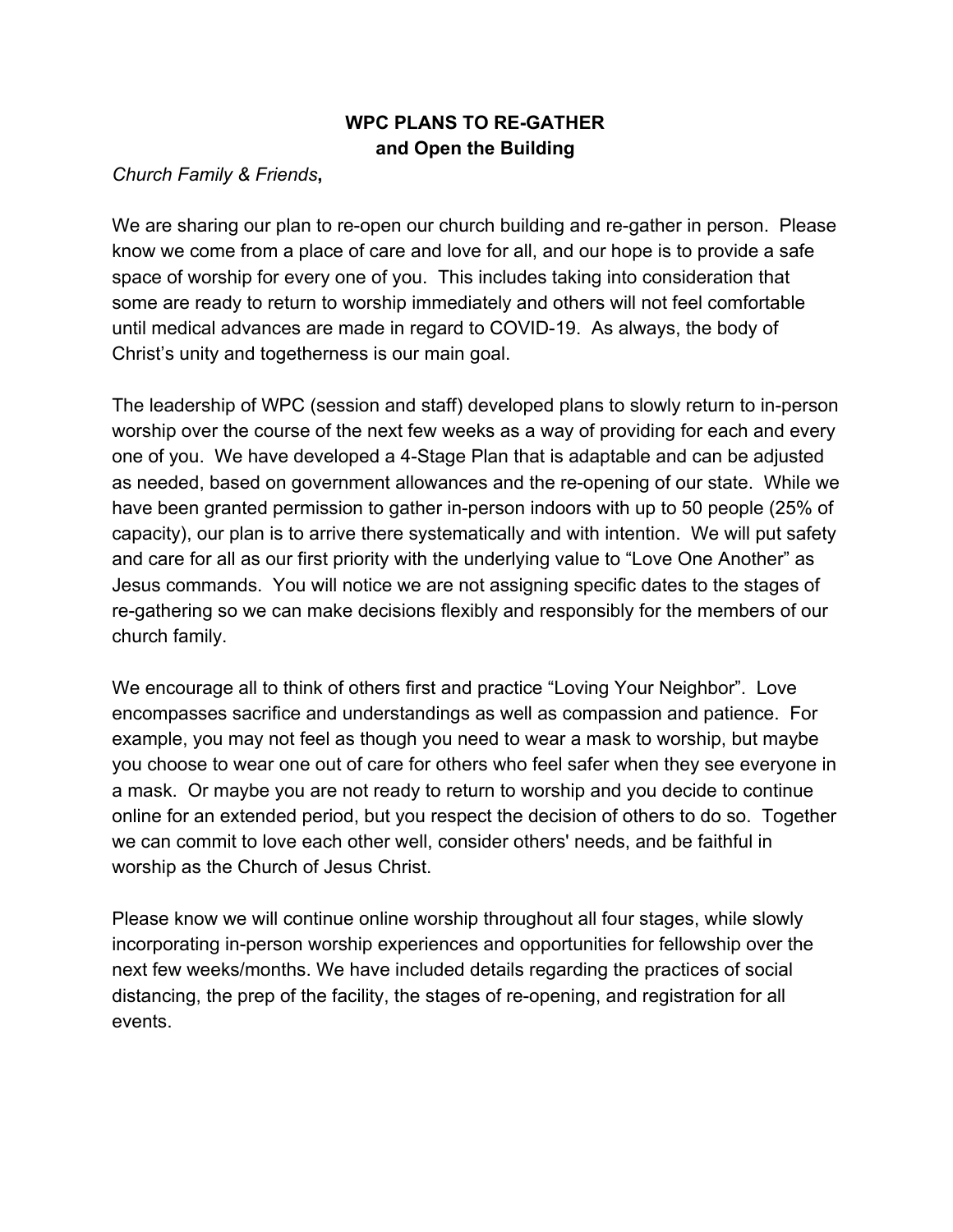## **SOCIAL DISTANCING IN PLAY FOR ALL EVENTS**

- Social Distancing at all events (6 feet apart from non-family members)
- Masks are highly recommended for all indoor meetings/events, (if social distancing is not possible, they are required, i.e. a Life Group of 8 people in the Coffee Shop).

Outdoor events – masks are recommended if you need to be within 6 feet of non-family members.

- Hand Sanitizer is available, and all are encouraged to bring their own.
- Seats will be set up ahead of time according to stipulated distancing (pews blocked off when the Sanctuary is used). The area used will be sanitized between events.
- Outdoor Events will be "BYO" (bring your own chair/blanket/food)!
- **Pre-registration (online at our website) will be required for ALL large group gatherings.** (This is to document maximum capacity numbers as well as to document attendance in lieu of COVID-19 cases or outbreak.)

### **BUILDING PREP TO REOPEN**

- Prep Entrances (sanitize and prop open doors for events/worship when possible)
- General Cleaning (John Draper and crew have been cleaning and will do a deep cleaning again the week before we open for in-house programming. We will encourage small group ministries to wipe down rooms after use as well.)
- Prep Gathering Spaces (set up chairs far apart in compliance with social distancing, fill hand sanitizer stations, sanitize surfaces in between events)
	- · Prep Sanctuary (rope off pews for social distances, sanitize, and clean)

· Prep Restrooms (clean, prop doors open when possible, fill hand soap dispensers)

# **4 STAGES TO RE-OPEN THE BUILDING & RE-GATHERING**

Session, along with Pastor Eryn, will decide when it is safe and appropriate to move from one stage to the next and announce those dates in advance. Below we provide general guidelines, but adjustments may be made as needed.

1. **STAGE ONE** (2-4 weeks**)**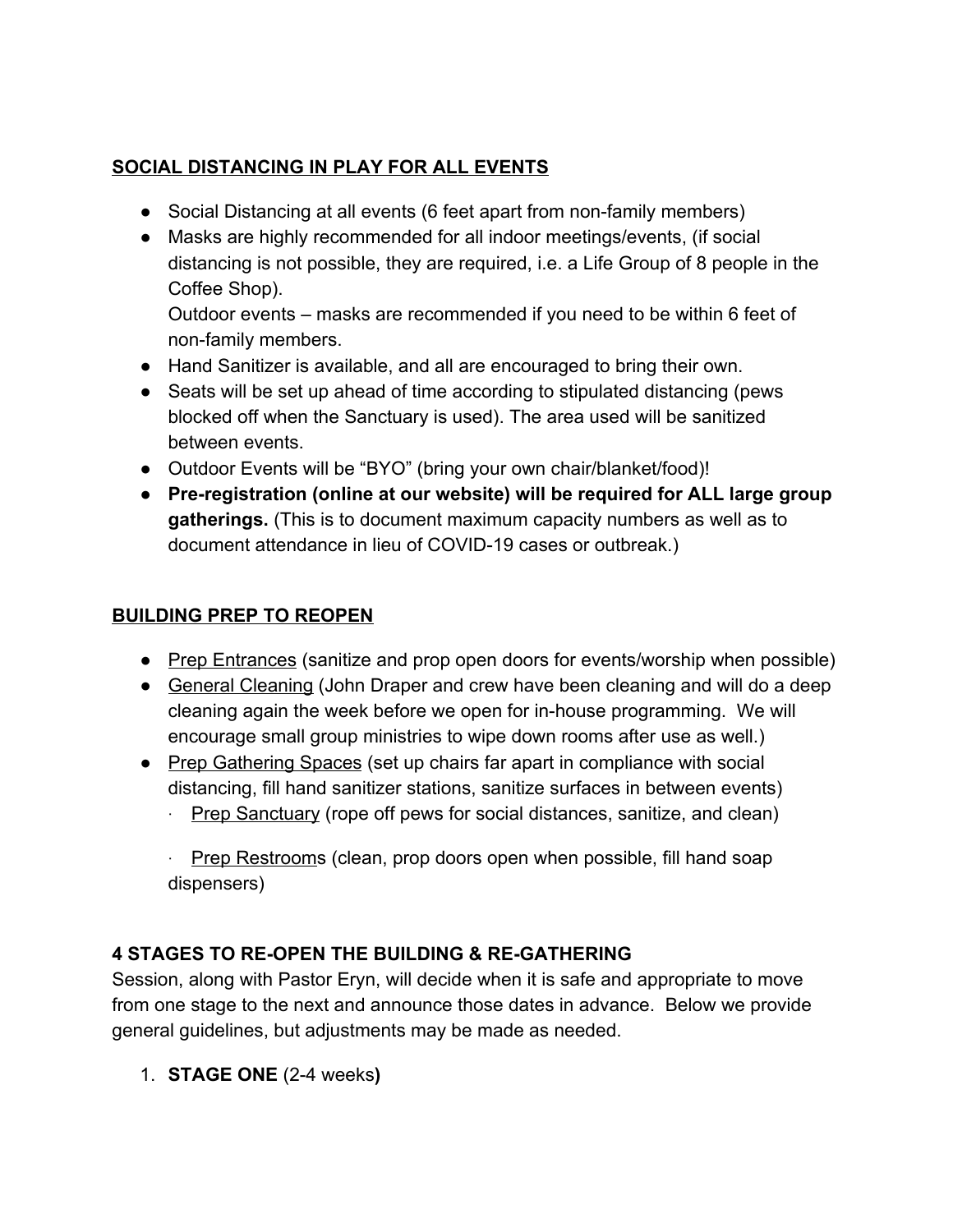A. SMALL GROUPS: Building is open for small group ministries (50 and under inside, groups up to 100 may gather outside. On June 22<sup>nd</sup>, groups of 250 may meet outside, and beginning on July  $3<sup>rd</sup>$ , up to 500 people may gather outdoors).

This includes: meetings, Life Groups, DivorceCare, Griefshare, AA, EA, Session, Alpha, etc.) Please email Elaine in the Church Office, and let her know if you are going to begin meeting at church, including when and where.

B. WORSHIP: Online worship on Sundays will continue at 9:00 and 10:30. 1.Life Groups are encouraged to meet (as comfortable) to watch the service together.

> 2.Small groups of people can meet, up to 50 inside and 100 outside, 3.Host a Watch Party at your home to gather with friends to watch the service.

- C. PRAYER SERVICE: Wednesday Night, Live on Facebook, will continue online through July 1st.
- D. BEHIND THE SCENES TOURS: Members are invited to come Thursday evenings to our worship recording sessions in order to view the behind-the- scenes action and plug in when possible. Look for online registration (event limited in number).

E. CHILDREN'S MINISTRY Zoom and Video lessons for kids (alternating) F. YOUTH MINISTRY Zoom Youth Group Video Lessons

#### **2. STAGE TWO** (2-4 weeks)

- A. SMALL GROUPS: Same as Stage One
- B. WORSHIP: Sunday Morning Worship Online continues (9:00am and 10:30am)

We will provide an **alternative service to Sunday Worship** with live music and prayer - informal and FAMILY FRIENDLY (100-500 max outside (dates from state guidelines, 50 max inside) (Details to come regarding the day/time of IN-PERSON WORSHIP) THIS SERVICE WILL NOT BE ON SUNDAY MORNING

C. WEDNESDAY PRAYER Service: Hosted in person at the church in the Sanctuary 7:00PM (after July 1st)

D. CHILDREN'S MINISTRY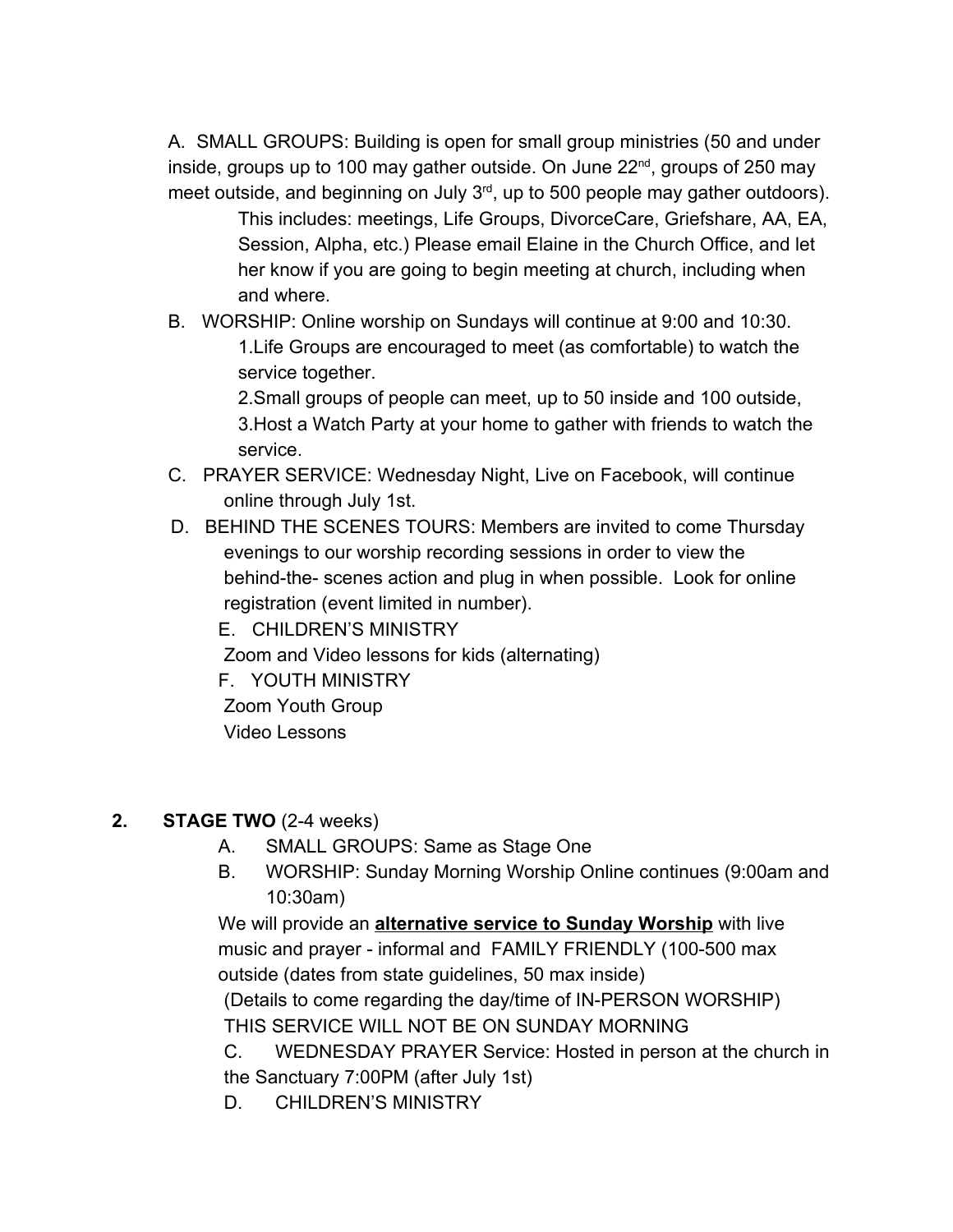1.Small Group Children's Ministry Programming Opportunities 2.Activities for Kids such as: bike rides, movie nights, game nights 3.Online VBS: parents do at home with kids, materials supplied by WPC

a.Possible in-person option for one day to kick off, but we will not host a week-long VBS this year (still planning). b.All guidelines for this fall under Summer Camp Guidelines (put out by CDC and NJ Government).

E. YOUTH MINISTRY

Sunday Funday Event (outdoors, shaped to guidelines)

- **3. STAGE THREE** (1-2 weeks)
	- A. SMALL GROUPS: Same as Stage One
	- B. WORSHIP: Sunday online services continue at 9:00 and 10:30am IN-PERSON Gather to watch Online Service together (9:00am, 10:30am)

1.Hosted by a WPC Elder or Staff

- 2.Pre-registration required (50 max per service)
- 3.A step to transition back to in-person worship
- C. WEDNESDAY NIGHT PRAYER: In-person in Sanctuary or Fellowship Hall
- D. CHILDREN'S MINISTRY

Small Group Children's Ministry Programming Opportunities Activities for Kids such as: bike rides, movie nights, game nights

E. YOUTH MINISTRY

Sunday Funday Event (outdoors, shaped to guidelines) Activities will increase as the state restrictions are lifted.

**4. STAGE FOUR** (This stage will begin as soon as our Leadership feels it is safe and appropriate, and our staff is prepared to do so. Please know we will always be prepared move back a stage if guidelines change or it is necessary.)

A. SMALL GROUPS: Same as Stage One

B. WORSHIP: 2 parts